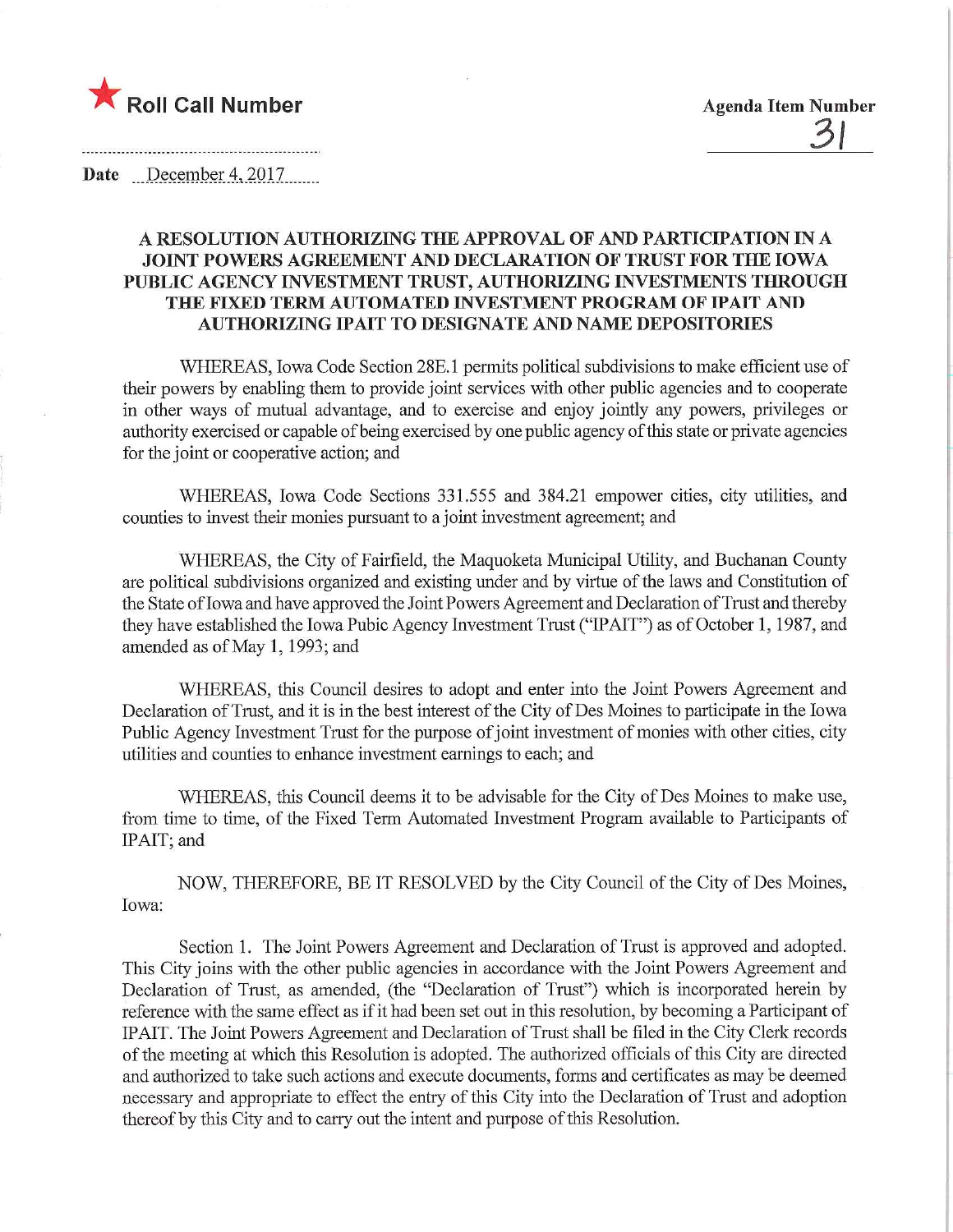

Date December 4, 2017



-2-

Section 2. This City is authorized to invest its available monies from time to time and to withdraw such monies from time to time in accordance with the provisions of the Declaration of Trust and the Fixed Term Automated Investment Program of IPAIT.

Payment for any investments made within the Fixed Term Automated Investment Program is authorized from the City's specified IPAIT Account. Interest and principal payments must be credited to the City's designated Tmst Account. Wells Fargo Bank, N.A., or its successor entity appointed by IPAIT as Custodian, will hold investments in the name of IPAIT for the account of the City.

The following officers and officials of this City and their respective successors in office each are designated as "Authorized Officials" with full power and authority to effectuate the investment and withdrawal of monies with this City from time to time in accordance with the Joint Powers Agreement and Declaration of Trust.

| Robert Fagen     | Finance Director/Treasurer<br>Title |  |  |
|------------------|-------------------------------------|--|--|
| Timothy McCarthy | Comptroller<br>Title                |  |  |
| Heide Green      | <b>Treasury Manager</b><br>Title    |  |  |

IPAIT must be advised of any changes in Authorized Officials in accordance with procedures established by IPAIT.

Section 3. The Trustees of IPAIT are designated as having official custody of this City's monies which are invested in accordance with the Joint Powers Agreement and Declaration of Tmst and any monies invested in accordance with the Trust's Fixed Term Automated Investment Program.

Section 4. IPAIT is authorized to designate and name depositories and to file form CPE-31019, to execute documents, and to take actions as may be necessary to purchase and make payment, sell, secure, or take payment of principal and interest. Certificates of deposit must be purchased only from financial institutions designated by 1PAIT which are approved depositories as prescribed by Iowa Code Chapters 12B and 12C.